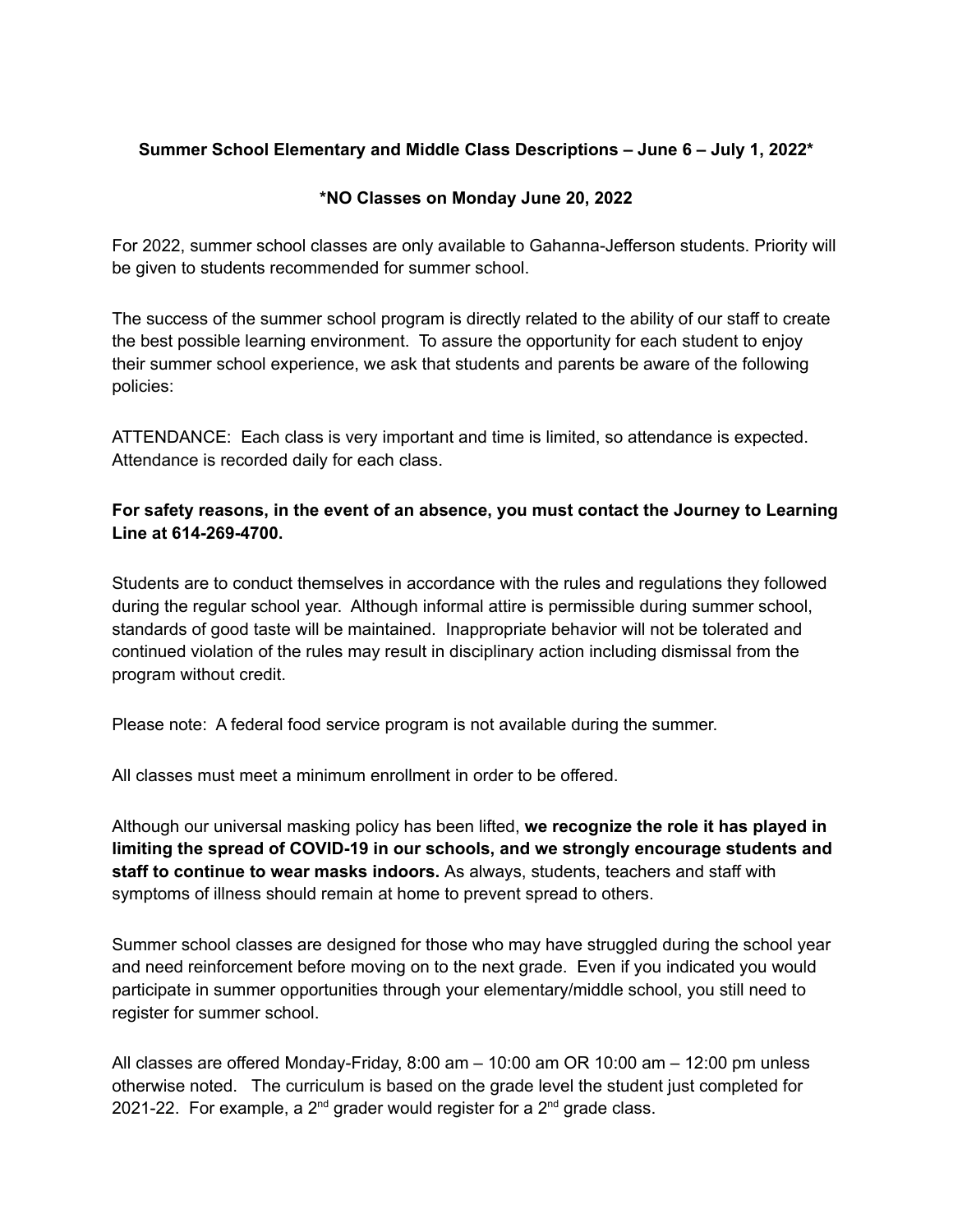Once we have reached the maximum number of students per class, the Google registration form will indicate responses are no longer being accepted. All registrations are time stamped. In the event of excess registrations received, the timestamp will determine if the student is accepted for the class. If you see "no responses are being accepted" after 12:00 noon, this means the class has reached maximum capacity. If you wish to be included on the waitlist for a class, please send an email to lewis-blakelyj@gips.org and include the student's name, grade, and class.

**Preschool Experience** (for children ages 3-5 not eligible for Kindergarten). This class is offered at CLARK HALL, Suite B, 380 Granville Street. This class is only offered from 8:00 am – 10:00 am.

----------

*This course is designed for children ages 3-5 who are currently enrolled in Gahanna-Jefferson Public Schools Preschool Program and will NOT be going to Kindergarten. BUS TRANSPORTATION IS NOT AVAILABLE FOR THIS COURSE.*

This course will provide preschool aged students with a multi-sensory approach to learning through a language rich environment, experiential hands-on activities, and repeated practice with preschool concepts. All supplies will be provided. There are a limited number of spots available for this course.

**Pre-Kindergarten Experience** (for children age 5 by August 1, 2022). This class is offered at Chapelfield Elementary, 280 Chapelfield Road.

----------

*This course is designed for children who may need additional experience in a preschool environment before entering Kindergarten. STUDENTS WHO WILL ATTEND GJPS FOR THE FIRST TIME DURING THE 2022-23 SCHOOL YEAR MUST BE PRE-REGISTERED FOR KINDERGARTEN BEFORE REGISTERING FOR THE PRE-KINDERGARTEN EXPERIENCE. BUS TRANSPORTATION IS NOT AVAILABLE FOR THIS COURSE.*

It is especially recommended for students planning to enter Kindergarten who have never attended preschool. The following skills will be emphasized during this class: Social awareness, working with manipulatives, upper-and-lower-case letter recognition, color recognition, similarities/differences, and arts and crafts activities. All supplies will be provided.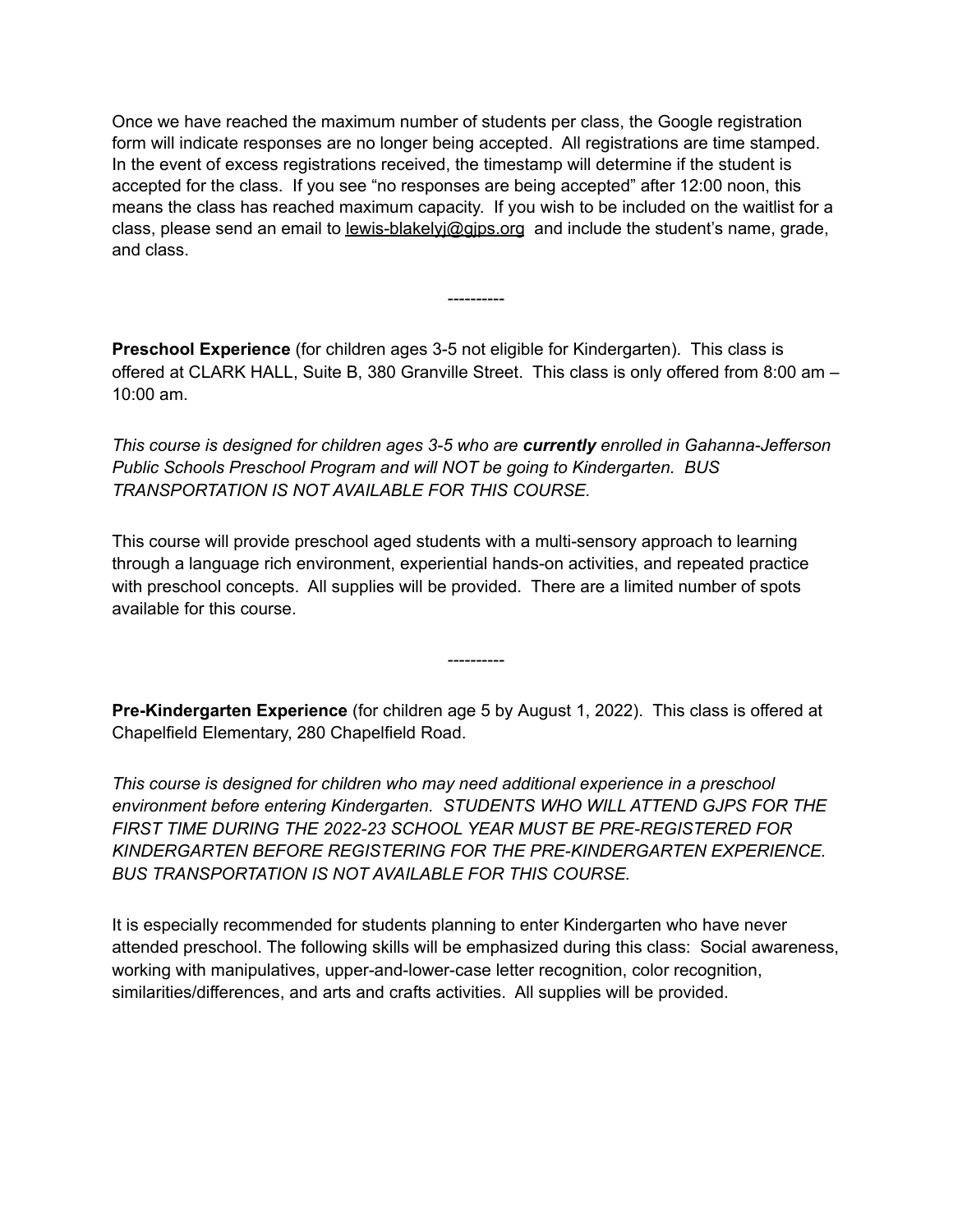**Kindergarten Enhancement.** This class is offered at Chapelfield Elementary, 280 Chapelfield Road

----------

*For children who have completed Kindergarten and are planning to attend first grade in the 2022-23 school year. BUS TRANSPORTATION IS NOT AVAILABLE FOR THIS COURSE.*

Students will participate in readiness activities reinforcing the following skills: letter and sound recognition, number identification with the use of manipulatives, and shape recognition. All supplies will be provided.

----------

**Reading Improvement Grades 1-4.** Classes for grades 1-4 are offered at Chapelfield Elementary, 280 Chapelfield Road.

*Small group classes at each grade level.*

Refine and improve your child's reading skills with the varied and stimulating activities developed to meet the individual needs of the student through small group activities. A variety of literature will be used to develop competency in reading skills such as comprehension, word attack, and vocabulary development to be successful at the next grade level.

**Math Improvement Grades 1-4.** Classes for grades 1-4 are offered at Chapelfield Elementary, 280 Chapelfield Road.

----------

*Small group classes at each grade level.*

Improve your child's understanding of math concepts through individualized and small group activities with an emphasis on building number sense and place value through the use of manipulatives and hands-on activities.